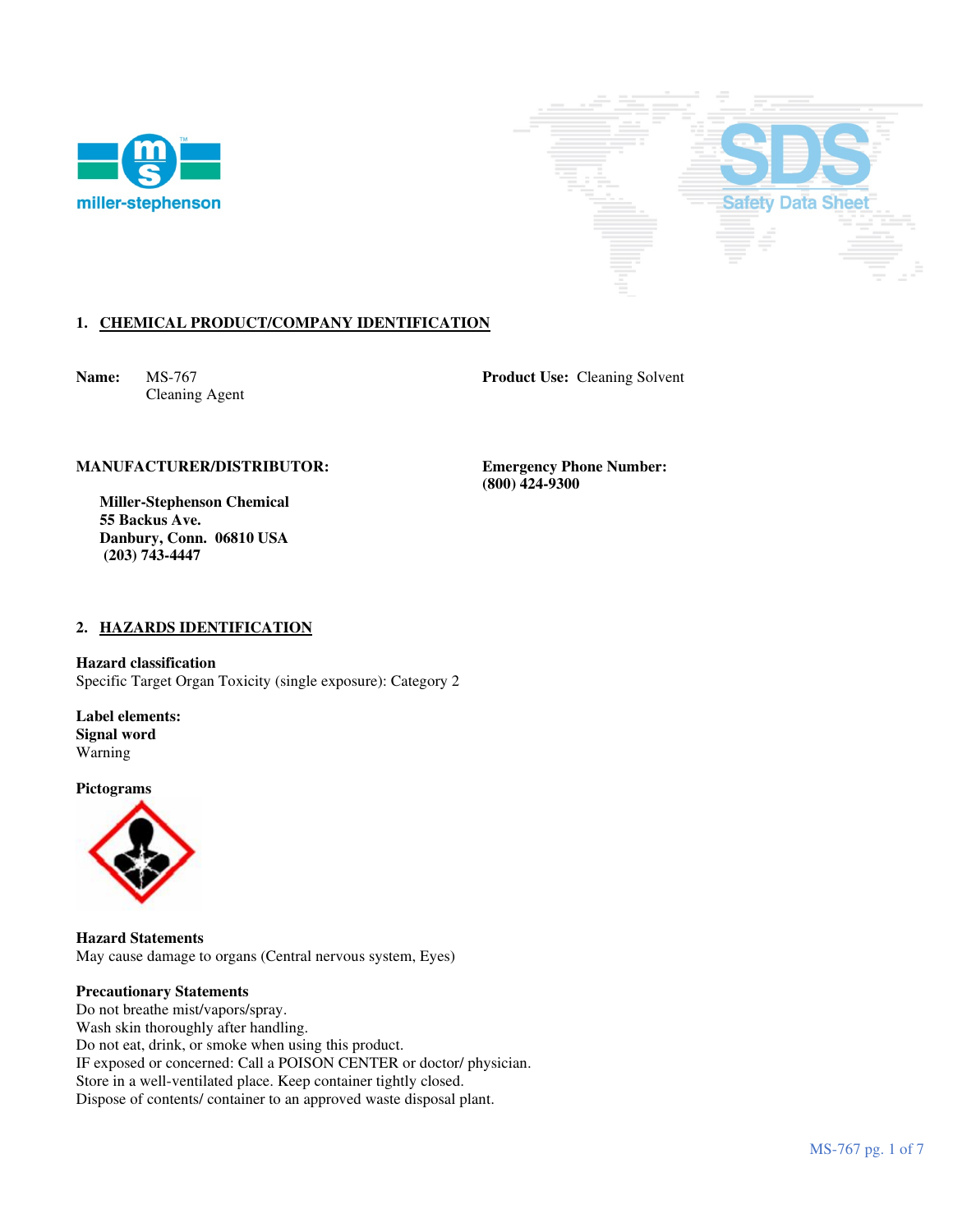#### **Other Hazards**

In use, may form flammable/explosive vapor-air mixture. Vapors are heavier than air and can cause suffocation by reducing oxygen available for breathing. Misuse or intentional inhalation abuse may lead to death without warning symptoms, due to cardiac effects. Rapid evaporation of the product may cause frostbite.

### **3. INGREDIENTS**

| <b>Material</b> (s)                   | CAS No.     | Approximate $\%$ |
|---------------------------------------|-------------|------------------|
| 1,1,1,2,2,3,4,5,5,5-Decafluoropentane | 138495-42-8 | $91 - 97$        |
| Methanol                              | 67-56-1     | $3 - 9$          |

### **4. FIRST AID MEASURES**

**Inhalation:** Remove patient to fresh air. Get medical attention.

**Eye:** Flush with water as a precaution. Get medical attention if irritation develops and persists.

- **Skin:** Immediately wash skin with soap and plenty of water. Remove contaminated clothing and shoes. Wash clothing before use. Thoroughly clean shoes before reuse. Get medical attention.
- **Oral:** DO NOT induce vomiting without medical advice. Rinse mouth thoroughly with water. Never give anything by mouth to an unconscious person. Get medical attention.

#### **Most important symptoms/effects, acute and delayed:** May cause cardiac arrhythmia.

Skin contact may provoke the following symptoms: Dermatitis, Discomfort, Pain, Redness, Rash, Itching, Swelling of tissue, Eye damage

Eye contact may provoke the following symptoms: Irritation, Pain, Tearing, Swelling of tissue, Redness, Impairment of vision, Discomfort

Inhalation may provoke the following symptoms: Eye Damage

Effects of breathing high concentrations of vapor may include: Tiredness, Drowsiness, Central nervous system effects, Convulsions Adverse effects from repeated inhalation may include central nervous system effects

Ingestion may provoke the following symptoms: Lack of coordination, narcosis, Eye damage

Aspiration may cause pulmonary edema and pneumonitis.

May cause damage to organs.

**Notes to Physician:** Because of possible disturbances of cardiac rhythm, catecholamine drugs, such as epinephrine, that may be used in situations of emergency life support should be used with special caution.

# **5. FIRE FIGHTING MEASURES**

**Flammability:** This product is not flammable. Does not flash.

**Upper Explosion limit, % by Vol.:** 11.0% **Lower Explosion limit, % by Vol.:** 9.0%

**Suitable Extinguishing Media:** Water spray, Alcohol-resistant foam, Dry chemical, Carbon dioxide (CO2)

**Unsuitable extinguishing media:** None known.

**Special hazards:** Vapors may form explosive mixture with air. Exposure to combustion products may be hazardous to health.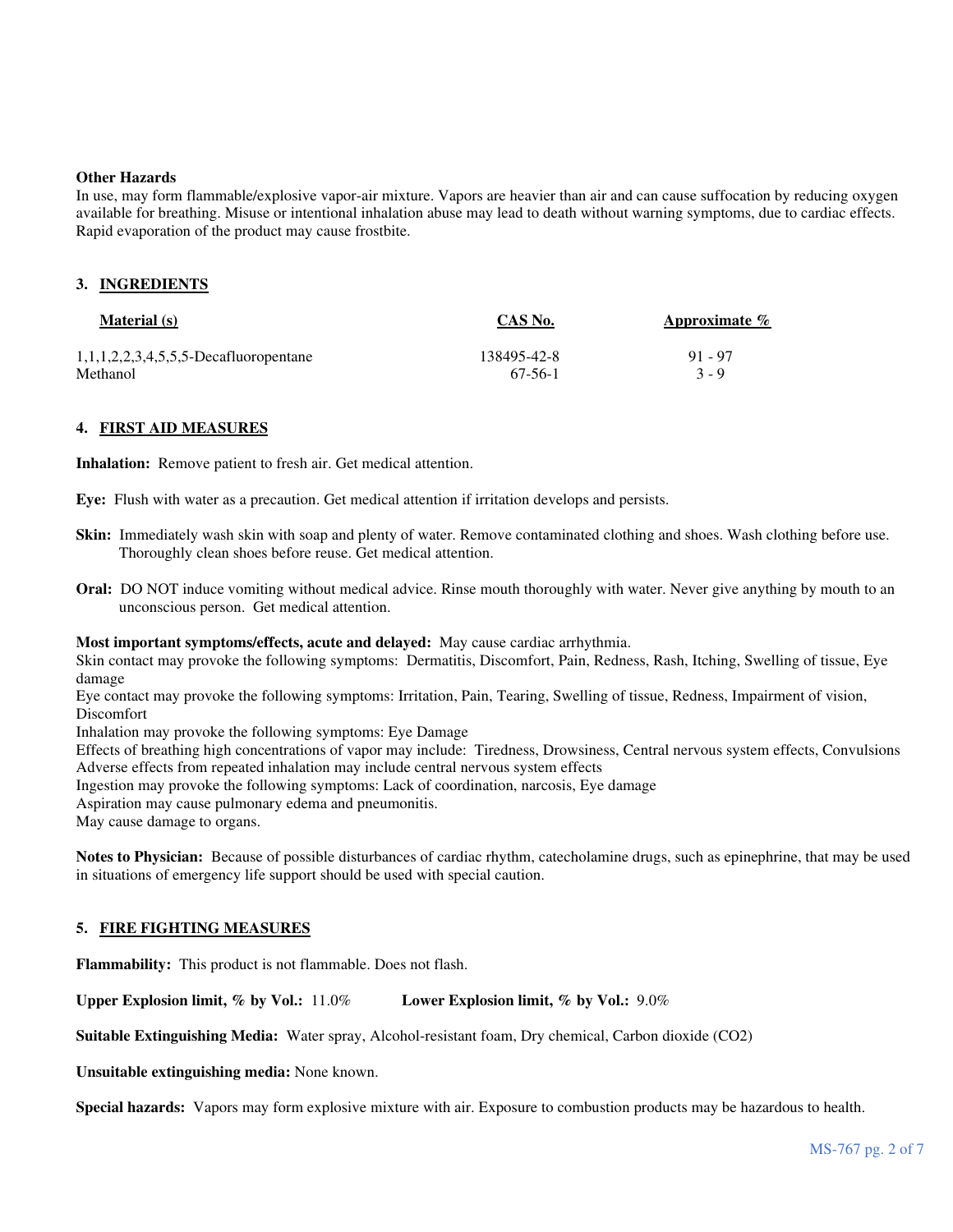**Hazardous combustion products:** Hydrogen fluoride, Carbonyl fluoride, Carbon oxides.

**Special Fire Fighting Instruction:** In the event of fire, wear self-contained breathing apparatus. Use personal protective equipment.

**Specific extinguishing methods:** Use extinguishing measures that are appropriate to local circumstances and the surrounding environment. Evacuate personnel to safe areas. Cool containers with water spray. Remove undamaged containers from fire area if it is safe to do so.

# **6. ACCIDENTAL RELEASE MEASURES**

**Personal precautions, protective equipment and emergency procedures:** Evacuate personnel, thoroughly ventilate area. Use personal protective equipment. Follow safe handling advice (section 7) and personal protective equipment recommendations (section 8).

**Environmental precautions:** Discharge into the environment must be avoided. Prevent further leakage or spillage if safe to do so. Prevent spreading over a wide area (e.g.by containment or barriers). Retain and dispose of contaminated wash water. Local authorities should be advised if significant spillages cannot be contained.

**Spill Cleanup**: Contain spillage, and then collect with inert absorbent material, (e.g. sand, earth, diatomaceous earth, vermiculite) and place in container for disposal according to local / national regulations.

### **7. HANDLING AND STORAGE**

**Handling:** Use in a well-ventilated area to avoid breathing vapors. Use only in an area equipped with explosion-proof exhaust ventilation if advised by assessment of the local exposure potential. Do not eat, drink, or smoke. Do not swallow. Avoid contact with skin, eyes or clothing. Wash thoroughly after handling.

**Storage Conditions**: Store tightly sealed in a clean, dry place, and well-ventilated place. Keep away from heat and sources of ignition. Take precautionary measures against static discharges. Do not store in temperatures that exceed 115<sup>o</sup>F/46<sup>o</sup>C, because the containers could leak or rupture from pressure and expansion.

#### **8. EXPOSURE CONTROLS/PERSONAL PROTECTION**

| <b>Exposure Limits:</b>                           | TLV (ACGIH)      | PEL (OSHA)       |
|---------------------------------------------------|------------------|------------------|
| 1, 1, 1, 2, 2, 3, 4, 5, 5, 5 - Decard uoropentane | None Established | None Established |
| Methanol                                          | $200$ ppm, TWA   | $200$ ppm, TWA   |

**Respiratory Protection:** General and local exhaust ventilation is recommended to maintain vapor exposures below recommended limits. Where concentrations are above recommended limits or are unknown, appropriate respiratory protection should be worn. Follow OSHA respirator regulations (29 CFR 1910.134) and use NIOSH/MSHA approved respirators. Protection provided by air purifying respirators against exposure to any hazardous chemical is limited. Use a positive pressure air supplied respirator if there is any potential for uncontrolled release, exposure levels are unknown, or any other circumstance where air purifying respirators may not provide adequate protection

**Eye Protection:** Avoid eye contact. Use chemical goggles or safety glasses with side shields.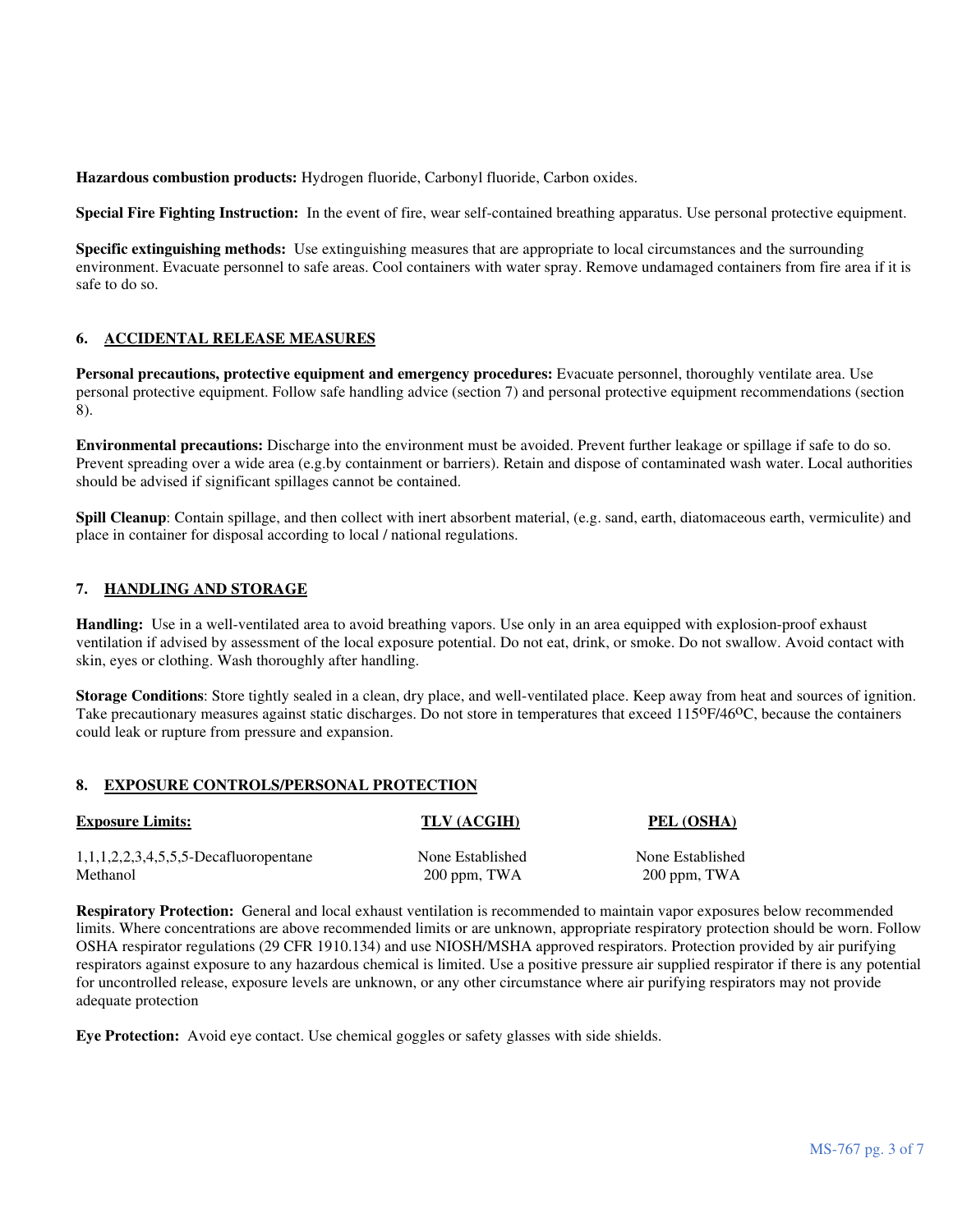**Skin Protection:** Avoid contact with skin. Use gloves impervious to this material (eg. Viton) when prolonged or frequently repeated contact occurs. For special applications, we recommend clarifying the resistance to chemicals of the afore mentioned protective gloves with the glove manufacturer. Wash hands before breaks and at the end of workday. Breakthrough time is not determined for the product. Change gloves often.

# **9. PHYSICAL AND CHEMICAL PROPERTIES**

| Boiling Point: 118°F/48°C                             | <b>Percent Volatile by Volume: 100</b>               |  |
|-------------------------------------------------------|------------------------------------------------------|--|
| <b>Density:</b> 1.49 g/cc @ $77^{\circ}F/25^{\circ}C$ | Vapor Pressure: 298 mmHg @ $77^{\circ}F/25^{\circ}C$ |  |
| Vapor Density (Air=1): $6.1$                          | <b>Solubility in H<sub>2</sub>O:</b> 15 g/l          |  |
| <b>pH</b> Information: Neutral                        | <b>Evaporation Rate (CC14=1): N.A.</b>               |  |
| <b>Form:</b> Liquid                                   | <b>Appearance:</b> Clear & Colorless                 |  |
| <b>Color:</b> Colorless                               | <b>Odor:</b> Faint Alcohol odor                      |  |

# **10. STABILITY AND REACTIVITY**

**Reactivity:** Not classified as a reactivity hazard.

**Chemical stability:** Stable under normal conditions.

**Possibility of hazardous reactions:** Vapors may form flammable mixture with air. In use may form flammable/explosive vapor-air mixture.

**Material and Conditions to Avoid:** None known.

**Decomposition:** No hazardous decomposition products are known.

# **11. TOXICOLOGICAL INFORMATION**

# **1,1,1,2,2,3,4,5,5,5-Decafluoropentane**

**Information on likely routes of exposure:** Inhalation, Skin contact, Ingestion, Eye contact **Acute Oral:** LD50: > 5000 mg/kg in rats **Acute Inhalation (vapor):** 4 hour LC50: 114 mg/l in rats **Acute Dermal:** LD50: > 5000 mg/kg in rats **Skin Corrosion/Irritation:** No skin irritation in rabbits. **Serious Eye Irritation/ Eye Irritation:** No eye irritation in rabbits. **Skin Sensitization:** No skin sensitization in Guinea pigs. **Respiratory Sensitization:** Not classified based on available information. **Germ Cell Mutagenicity:** Weight of evidence does not support classification as a germ cell mutagen. **Carcinogenicity:** Not classified based on available information. **Reproductive toxicity:** Weight of evidence does not support classification as a germ cell mutagen. **STOT-single exposure:** Not classified based on available information. **STOT-repeated exposure:** No significant health effects observed in animals at concentrations of 1mg/l/6h/d or less. **Aspiration toxicity:** Not classified based on available information.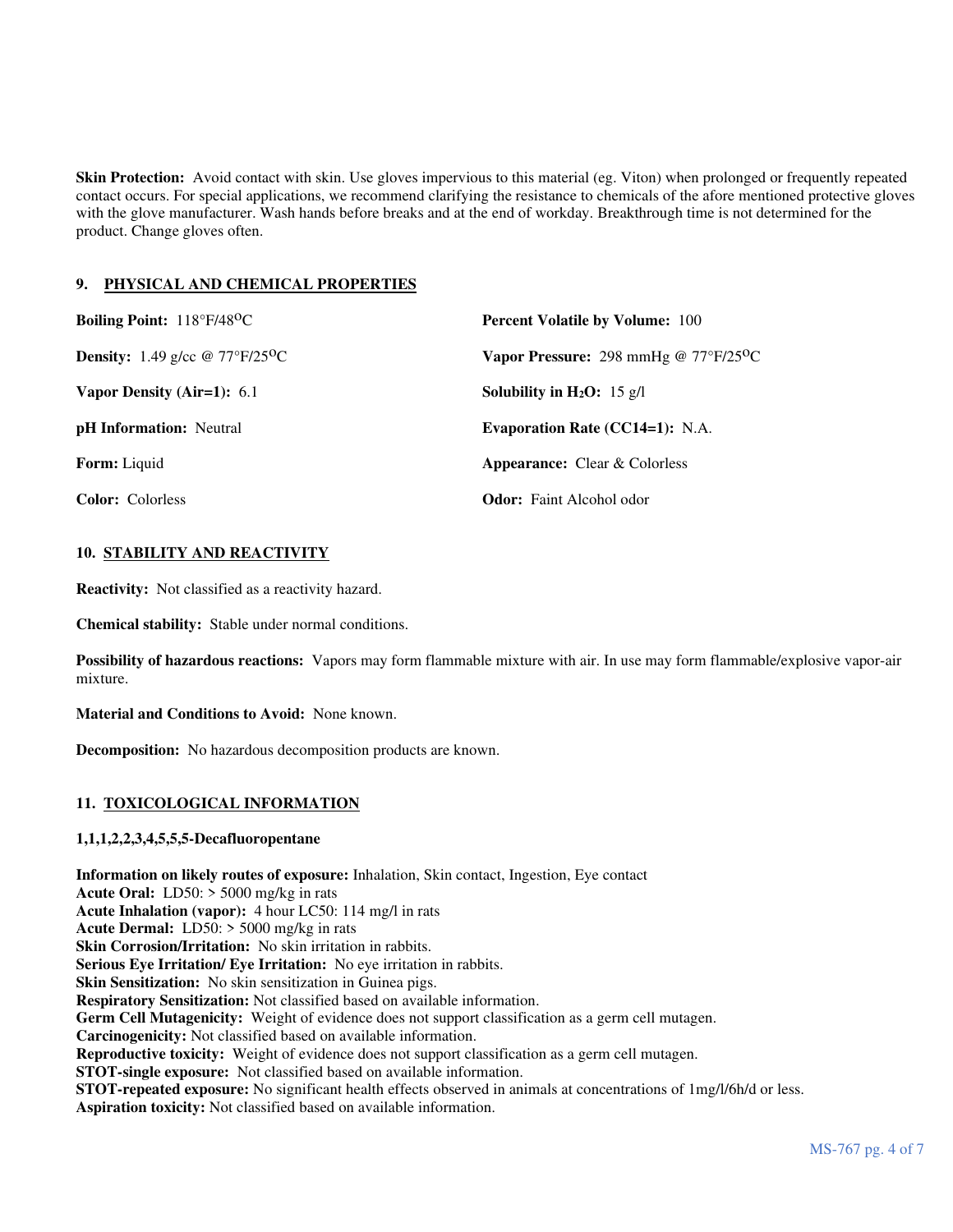#### **Methanol**

**Inhalation Acute toxicity:** 3mg/l estimated, 4 hours (vapor). Method: Expert judgement. (Based on harmonized classification in EU regulation 1272/2008, Annex VI) **Dermal Acute toxicity:** 300 mg/kg, (estimated in humans) **Oral Acute Toxicity:** 300 mg/kg, (estimated in humans) **Skin Corrosion/Irritation:** No irritation, Rabbit **Serious Eye Irritation/ Eye Irritation:** No irritation, Rabbit **Skin sensitization:** Negative in Guinea pig (Maximization Test) **Respiratory Sensitization:** Not classified based on available information. Germ Cell Mutagenicity: Genotoxicity in vivo and vitro tests were negative. **Carcinogenicity:** Negative in Mouse, 18 months (inhalation-vapor). **Reproductive Toxicity:** Fertility/early embryonic development - Negative in Mouse (ingestion) Embryo-fetal development - Positive in Mouse (ingestion). The effects were seen only at maternally toxic doses. **STOT-single exposure:** May cause damage to organs (Eyes, Central Nervous System) **STOT-repeated exposure:** NOEL: 1.06 mg/l (90 days, Inhalation) in rats **Aspiration toxicity:** Not classified based on available information.

# **12. ECOLOGICAL INFORMATION**

# **1,1,1,2,2,3,4,5,5,5-Decafluoropentane**

96 hour LC50 in Oncorhynchus mykiss (rainbow trout): 13.9 mg/l 96 hour LC50 in Pimephales promelas (fathead minnow): 27.2 mg/1 96 hour LC50 in Danio rerio (zebra fish): 13 mg/l 48 hour LC50 in Daphnia magna (Water flea): 11.7 mg/l 72 hour EC50 in Pseudokirchneriella subcapitata (Green algae): >120 mg/l 21 days NOEC in Daphnia magna (Water flea): 1.72 mg/l

**Biodegradability:** Not readily biodegradable. **Bioaccumulative potential:** Bioaccumulation is unlikely. **Mobility in soil:** No data available

#### **Methanol**

96 hour LC50 in Lepomis marochirus (Bluegill sunfish): 15,400 mg/l 48 hour EC50 in Daphnia magna (Water flea): >10,000 mg/l 96 hour EC50 in Pseudokirchneriella subcapitata (Green algae): 22,000 mg/l 200 hour NOEC in Oryzias latipes (Orange-red killfish): 15,800 mg/l

**Biodegradability:** Readily biodegradable. 95% biodegradable in 20 days **Bioaccumulative potential:** Bioconcentration factor (BCF): <10 in Leuciscus idus (Golden orfe). Partition coefficient: noctanol/water: log Pow: -0.77

# **13. DISPOSAL CONSIDERATIONS**

Dispose of in compliance with local regulations. Remove to a permitted waste disposal facility.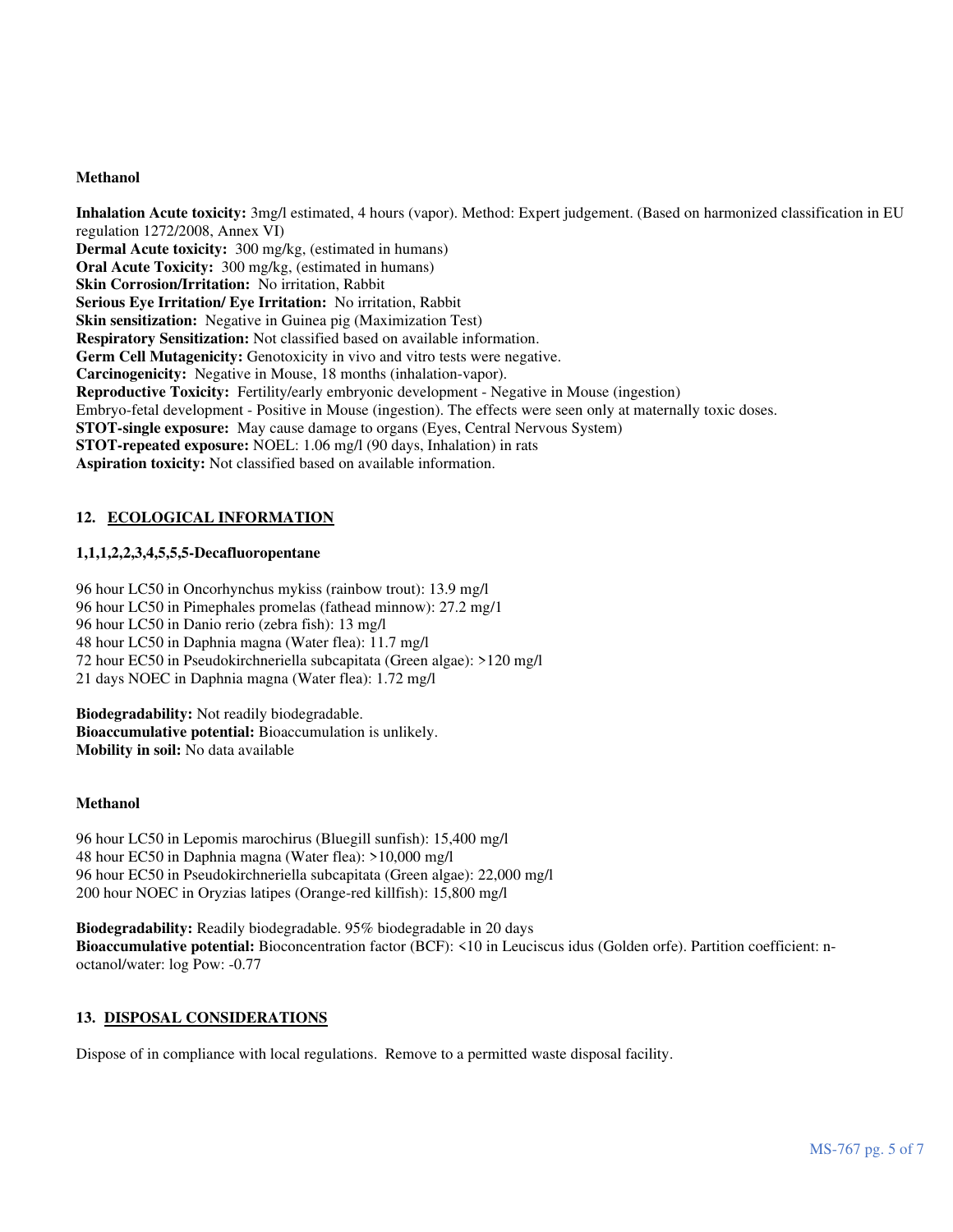# **14. TRANSPORT INFORMATION**

**U.S. DOT** Not Regulated

**IATA** Not Regulated

 **IMDG** Not Regulated

### **15. REGULATORY INFORMATION**

#### **U.S. Federal Regulations**

**TSCA:** All ingredients are listed in TSCA inventory.

1,1,1,2,2,3,4,5,5,5-Decafluoropentane (CAS# 138495-42-8) - The United States Environmental Protection Agency has established a Significant New Use Rule (SNUR; 40 CFR 721.5645) for this product. This product contains one or more substances which requires export notification under TSCA Section 12(b) and 40 CFR Part 707 Subpart D.

**CERCLA Reportable Quantity:** Methanol, 67-56-1: Component RQ is 5000 lbs;

**SARA 304 Extremely Hazardous Substances Reportable Quantity:** This material does not contain any components with a section 304 EHS RQ.

**SARA 302 Extremely Hazardous Substances Threshold Planning Quantity:** This material does not contain any components with a section 302 EHS RQ.

**SARA 311/312 Hazards:** Specific target organ toxicity (single exposure)

**SARA 313:** This material contains the following component that is subject to reporting levels established by SARA Title III, Section 313: Methanol, 67-56-1; 3 - 9%

### **State Regulations (U.S.)**

**California Proposition 65**: This product contains Methanol, known to the State of California to cause birth defects or other reproductive harm. For more information go to www.P65Warnings.ca.gov.